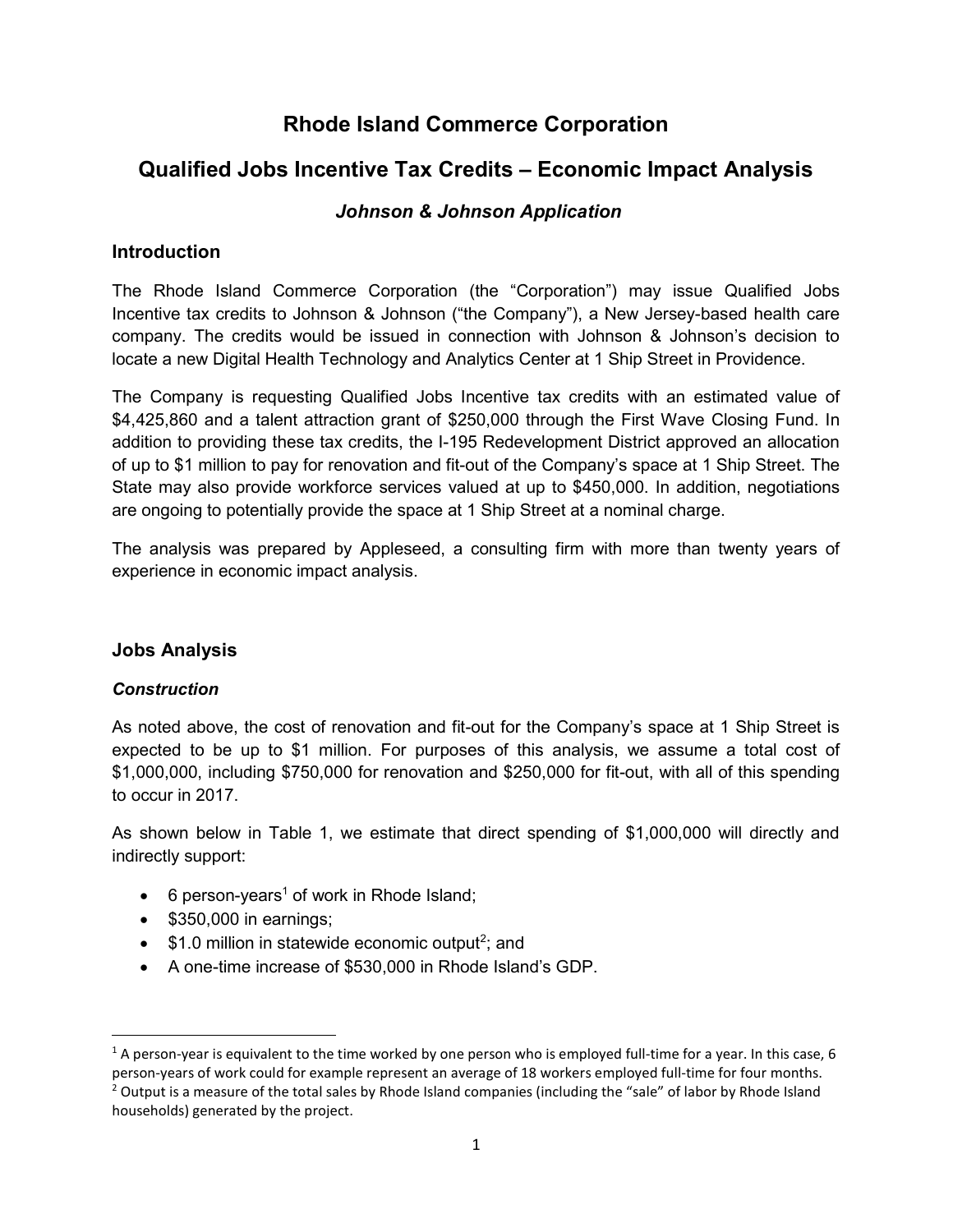These impacts are summarized below in Table 1. The project's *direct impact* is the impact of the company's direct spending on design and construction. Its *indirect impact* is the effect of spending by contractors for goods and services (insurance, construction materials, etc.) purchased from other Rhode Island businesses.

| Table 1: Direct and indirect impact of renovation and fit-out (employment in person-years; income, |
|----------------------------------------------------------------------------------------------------|
| value-added and output in millions of 2017 dollars)                                                |

|                     | <b>Employment</b> | <b>Earnings</b> | Value added | <b>Output</b> |
|---------------------|-------------------|-----------------|-------------|---------------|
| Direct Effect       | 4.5               | \$0.27          | \$0.40      | \$0.79        |
| Indirect Effect     | $1.5^{\circ}$     | 0.08            | 0.13        | 0.21          |
| <b>Total Effect</b> | 6.0               | \$0.35          | \$0.53      | \$1.00        |

In addition to the impacts on employment, earnings, output and state GDP cited above, direct spending of \$1,000,000 would generate a projected one-time increase of approximately \$20,000 in taxes paid to the state during construction, including:

- \$13,000 in state personal income taxes paid by Rhode Island workers employed on the project, or whose jobs are indirectly attributable to the project;
- \$5,700 in state sales taxes paid on those workers' taxable household spending;
- \$1,600 in state business corporation taxes.

#### Annual operations

As shown in Table 2, the Company expects to hire a total of 75 employees in 2017 to work at its Digital Health Technology and Analytics Center at 1 Ship Street.

| <b>Position</b> | <b>Number</b> | <b>Average salary</b> |
|-----------------|---------------|-----------------------|
| <b>Director</b> |               | \$273,000             |
| Managers        |               | \$193,000             |
| Senior analysts | 71            | \$137,000             |
| Total           | 75            |                       |

Using the IMPLAN input-output modeling system (a modeling tool commonly used in economic impact studies), Appleseed estimates that when fully staffed the new Center will directly and indirectly support:

- 147 full-time-equivalent (FTE) jobs in Rhode Island;
- \$14.6 million in annual earnings;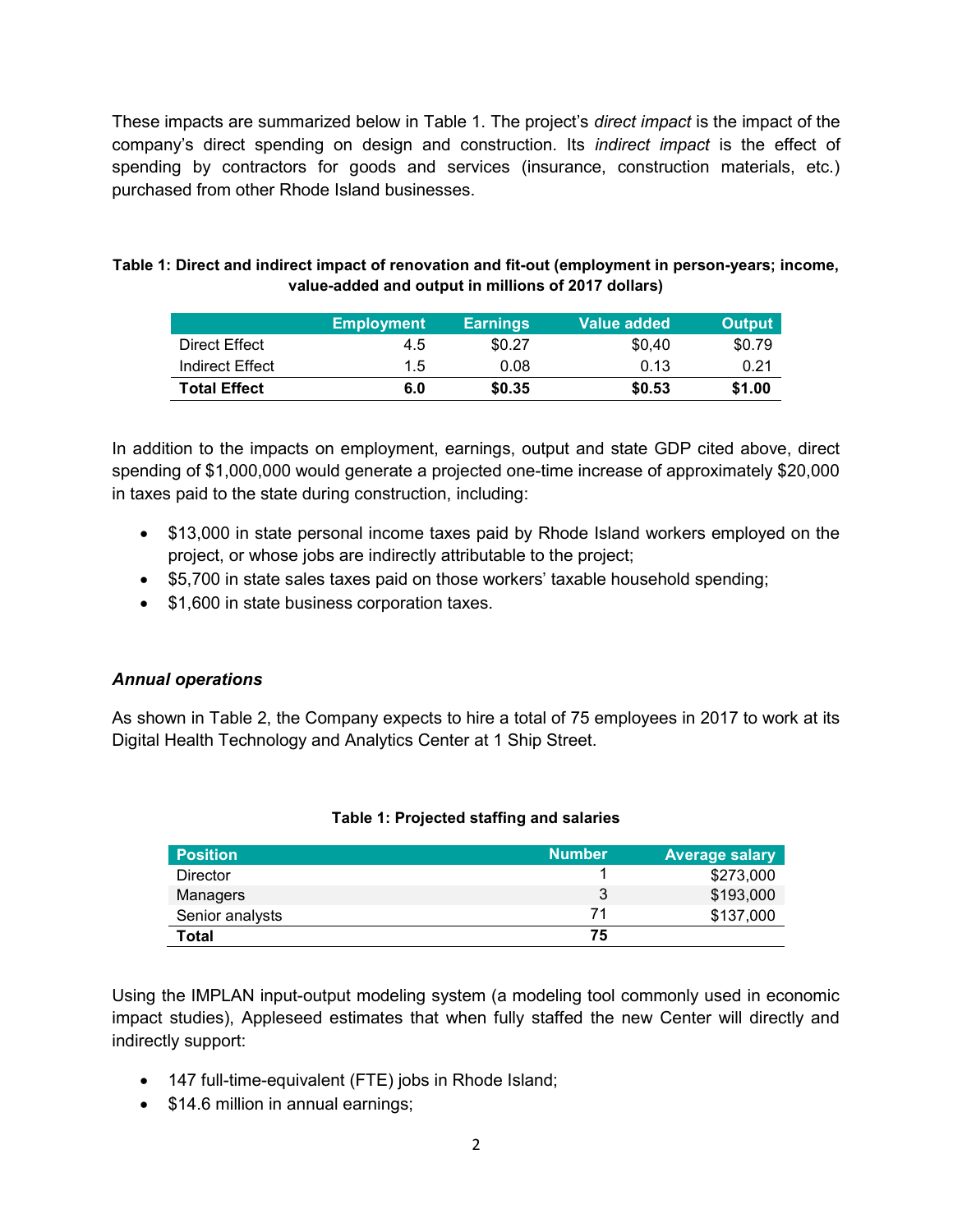- $\bullet$  \$33.2 million in statewide economic output<sup>3</sup>; and
- An increase of nearly \$19.3 million in Rhode Island's annual GDP.

These impacts are summarized below in Table 2. The Center's *direct impact* is the impact of the Company's direct spending on its ongoing operations, including payroll and purchases of goods and services from Rhode Island-based companies. Its *indirect impact* is the effect of spending by the Center's Rhode Island-based suppliers on goods and services (insurance, utilities etc.) purchased from other Rhode Island businesses.

|                     | <b>Employment</b> | <b>Earnings</b> | Value added | <b>Output</b> |
|---------------------|-------------------|-----------------|-------------|---------------|
| Direct Effect       | 75                | \$10.6          | \$12.8      | \$23.0        |
| Indirect Effect     | 72                | 4.0             | 6.5         | 10.2          |
| <b>Total Effect</b> | 147               | \$14.6          | \$19.3      | \$33.2        |

#### Table 2: Direct and indirect annual impact of ongoing operations (employment in person-years; income, value-added and output in millions of 2017 dollars)

In addition to the impacts on employment, earnings, output and state GDP cited above, the Center's operations would generate a projected increase of approximately \$877,000 in annual state tax revenues, including:

- \$561,000 in state personal income taxes paid by workers employed at the Center, or by Rhode island workers whose jobs are indirectly attributable to the Center's operations;
- \$245,000 in state sales taxes paid on those workers' taxable household spending; and
- \$71,000 in state business corporation taxes.

Workers employed by the Company are expected to be drawn primarily from the Providence-Warwick RI-MA New England City and Town Area (NECTA).

#### **Benefits**

 $\overline{a}$ 

The Company offers a package of benefits including health care, pensions, 401k accounts, tuition reimbursement and other benefits. The Company estimates the value of these benefits at approximately \$60,000 per employee.

<sup>&</sup>lt;sup>3</sup> Output is a measure of the total sales by Rhode Island companies (including the "sale" of labor by Rhode Island households) generated by the Center's operations.